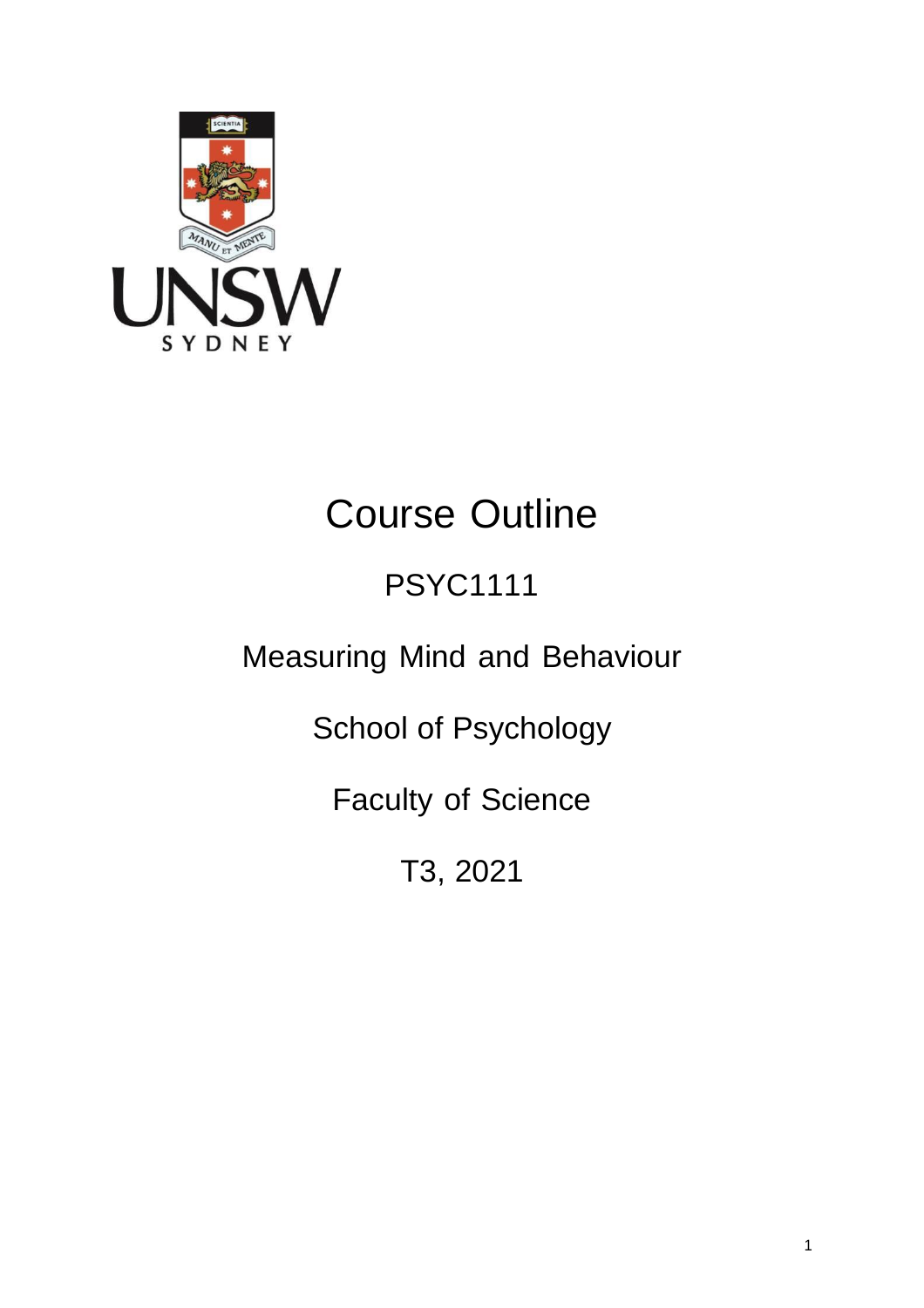# **1. Staff**

| <b>Position</b>    | <b>Name</b>                         | <b>Email</b>                               | <b>Consultation</b><br>times and<br><b>locations</b> | Contact<br><b>Details</b> |
|--------------------|-------------------------------------|--------------------------------------------|------------------------------------------------------|---------------------------|
| Course<br>Convenor | Dr. Kate Hutton-<br><b>Bedbrook</b> | kate@unsw.edu.au                           | By appointment                                       | Email                     |
| Lecturer           | Dr. Lidija<br>Krebs-<br>Lazendic    | I.krebs- lazendic@unsw.edu.au              | By appointment                                       | Email                     |
| Tutor              | David Cohen                         | david.cohen@student.uns<br><u>w.edu.au</u> | By appointment                                       | Email                     |
| Tutor              | James Lian                          | j.lian@student.unsw.edu.a<br>u             | By appointment                                       | Email                     |
| Tutor              | Sophia Liang                        | sophia.liang@unsw.edu.au                   | By appointment                                       | Email                     |
| Tutor              | Dr. Nura Lingawi                    | n.lingawi@unsw.edu.au                      | By appointment                                       | Email                     |
| Tutor              | David Ng                            | david.ng2@unsw.edu.au                      | By appointment                                       | Email                     |
| Tutor              | Caspar Muenstermann                 | c.muenstermann@unsw.edu.au                 | By appointment                                       | Email                     |
| Tutor              | Sally Zhou                          | sally.zhou@unsw.edu.au                     | By appointment                                       | Email                     |

# **2. Course information**

| Units of credit:              | 6                    |
|-------------------------------|----------------------|
| Pre-requisite(s):             | HSC maths, any level |
| Teaching times and locations: | PSYC1111 Timetable   |

### **2.1 Course summary**

This course provides students with knowledge of the characteristics of the scientific approach in general, and experimental methodology, design and data analysis in psychology in particular. It provides a comprehensive foundation in critical thinking, enabling students to design and plan research, conduct basic statistical analysis, scrutinise and critically evaluate published research, discriminate between evidence-based information and pseudoscience, and effectively communicate statistical and research data in variety of formats and contexts. The course content, including all assessments will be delivered online via Moodle (https://student.unsw.edu.au/moodle

#### **2.2 Course aims**

This course aims to assist students to develop confidence and skills in understanding, interpreting,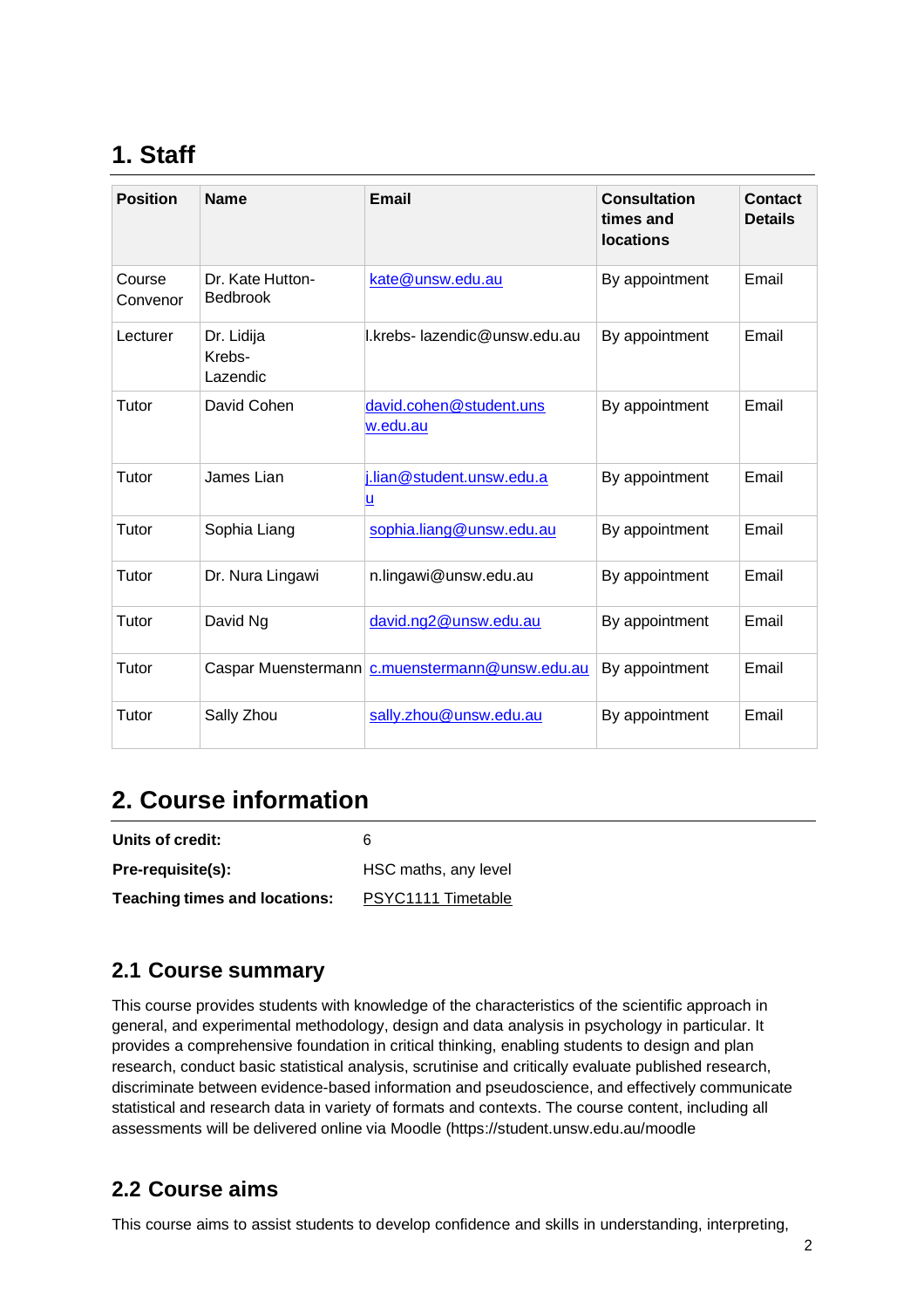evaluation and applying scientific concepts. The course also aims to provide the tools necessary to develop systematic, critical and analytical scientific thinking.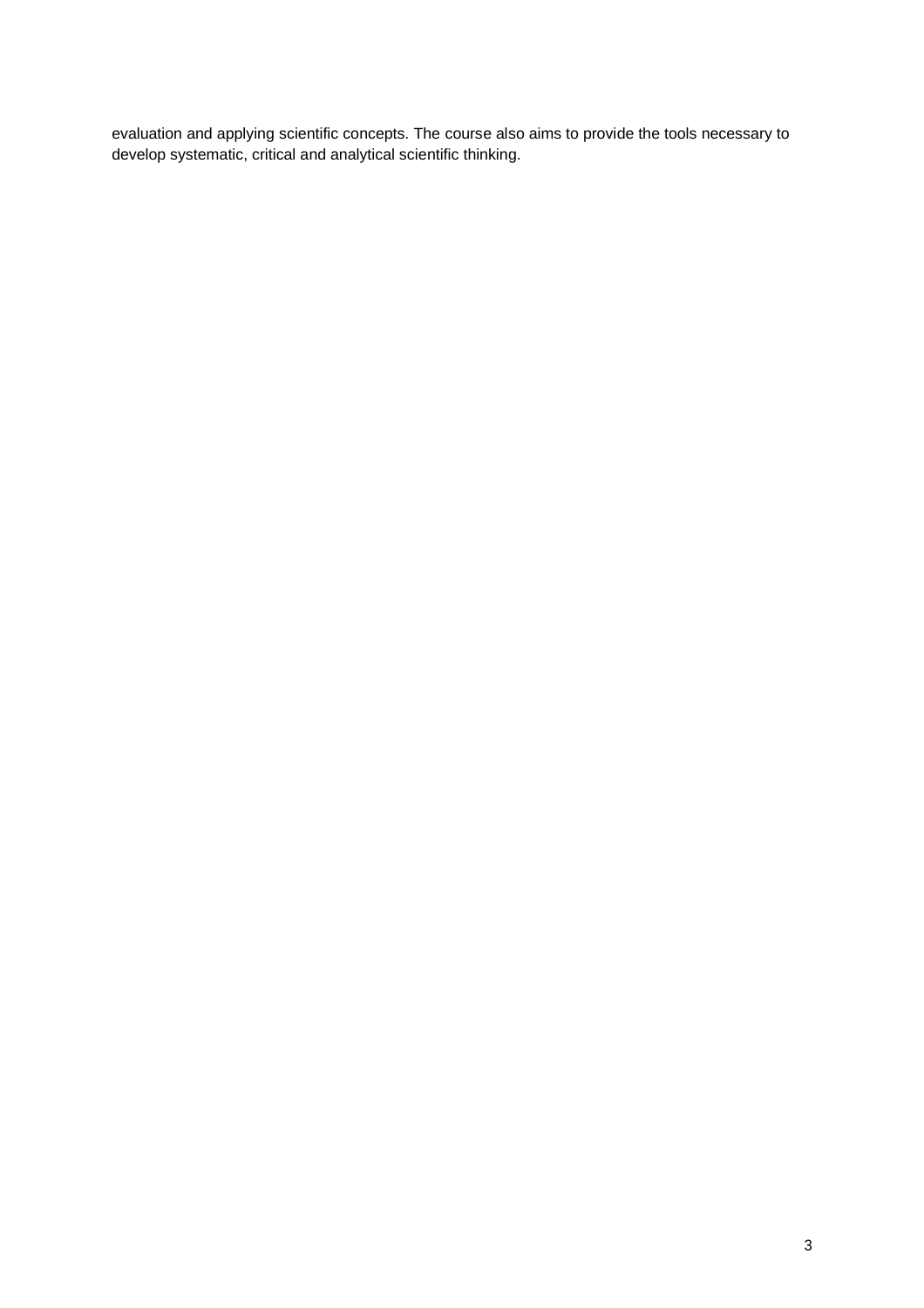## **2.3 Course learning outcomes (CLO)**

At the successful completion of this course the student should be able to:

- 1. Demonstrate an understanding of basic research methods in psychology at an advanced level.
- 2. Frame research questions and formulate testable hypotheses, operationalize variables, and choose appropriate methods for your own research.
- 3. Demonstrate creative and critical thinking skills enabling you to apply knowledge of the scientific method in all fields of behavioural sciences.
- 4. Undertake literature searches and evaluate this information in order to use it appropriately in the research process.
- 5. Use reasoning and evidence to recognise, develop, defend and criticise arguments and persuasive appeals.
- 6. Demonstrate an understanding of and an ability to perform basic statistical analysis procedures, draw defensible conclusions and assess the validity of conclusions based on statistical analysis of experimental data.
- 7. Identify intentional and unintentional errors in research methods, data analysis and presentation, and interpretation of research results.
- 8. Differentiate between evidence based arguments and speculation in order to identify claims that arise from pseudoscience and recognise major fallacies in human thinking.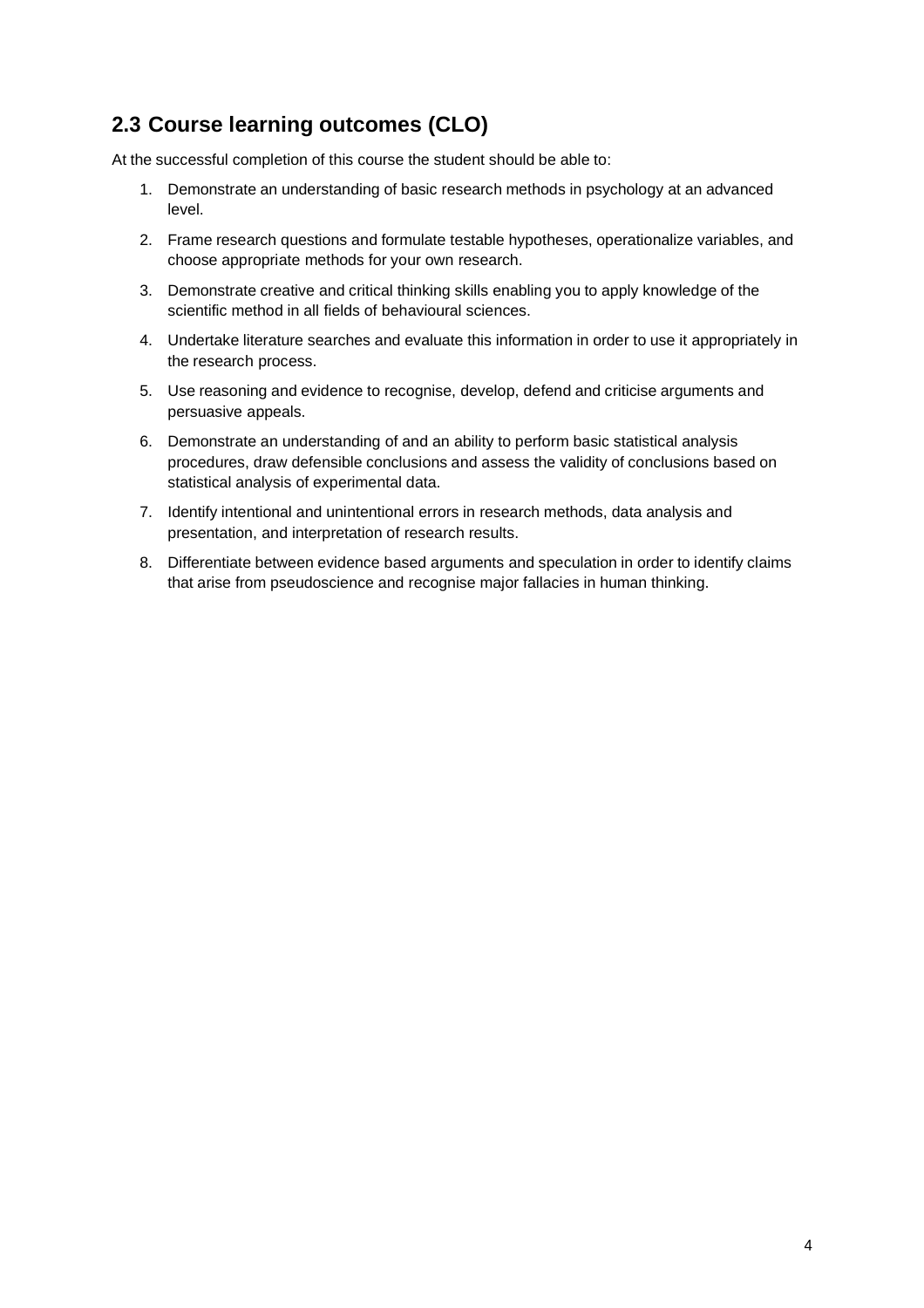|            | <b>Program Learning Outcomes</b>                             |                                                              |                                                              |                         |                                                              |                                                              |                                                             |
|------------|--------------------------------------------------------------|--------------------------------------------------------------|--------------------------------------------------------------|-------------------------|--------------------------------------------------------------|--------------------------------------------------------------|-------------------------------------------------------------|
| <b>CLO</b> | 1. Knowledge                                                 | 2. Research<br>Methods                                       | 3. Critical Thinking<br><b>Skills</b>                        | 4. Values and<br>Ethics | 5. Communication.<br>Interpersonal and<br>Teamwork           | 6. Application                                               | <b>Assessment</b>                                           |
| 1.         | Lectures, tutorials,<br>online activities.<br>weekly quizzes | Lectures, tutorials,<br>online activities.<br>weekly quizzes |                                                              |                         |                                                              | Lectures, tutorials,<br>online activities.<br>weekly quizzes | Final exam, Critique, Report,<br>Participation/Preparation. |
| 2.         | Lectures, tutorials,<br>online activities,<br>weekly quizzes | Lectures, tutorials,<br>online activities,<br>weekly quizzes | Lectures, tutorials,<br>online activities,<br>weekly quizzes |                         | Lectures, tutorials,<br>online activities, weekly<br>quizzes | Lectures, tutorials,<br>online activities,<br>weekly quizzes | Final exam, Critique, Report,<br>Participation/Preparation. |
| 3.         | Lectures, tutorials,<br>online activities,<br>weekly quizzes | Lectures, tutorials,<br>online activities,<br>weekly quizzes | Lectures, tutorials,<br>online activities,<br>weekly quizzes |                         |                                                              | Lectures, tutorials,<br>online activities,<br>weekly quizzes | Final exam, Critique, Report,<br>Participation/Preparation. |
| 4.         |                                                              | Lectures, tutorials,<br>online activities,<br>weekly quizzes | Lectures, tutorials,<br>online activities.<br>weekly quizzes |                         | Lectures, tutorials,<br>online activities, weekly<br>quizzes | Lectures, tutorials,<br>online activities,<br>weekly quizzes | Final exam, Critique, Report,<br>Participation/Preparation. |
| 5.         | Lectures, tutorials,<br>online activities,<br>weekly quizzes | Lectures, tutorials,<br>online activities,<br>weekly quizzes | Lectures, tutorials,<br>online activities,<br>weekly quizzes |                         | Lectures, tutorials,<br>online activities, weekly<br>quizzes | Lectures, tutorials,<br>online activities,<br>weekly quizzes | Final exam, Critique, Report,<br>Participation/Preparation. |
| 6.         | Lectures, tutorials,<br>online activities,<br>weekly quizzes | Lectures, tutorials,<br>online activities,<br>weekly quizzes | Lectures, tutorials,<br>online activities,<br>weekly quizzes |                         | Lectures, tutorials,<br>online activities, weekly<br>quizzes | Lectures, tutorials,<br>online activities,<br>weekly quizzes | Final exam, Critique, Report,<br>Participation/Preparation. |
| 7.         | Lectures, tutorials,<br>online activities.<br>weekly quizzes | Lectures, tutorials,<br>online activities.<br>weekly quizzes | Lectures, tutorials,<br>online activities.<br>weekly quizzes |                         | Lectures, tutorials,<br>online activities, weekly<br>quizzes | Lectures, tutorials,<br>online activities,<br>weekly quizzes | Final exam, Critique, Report,<br>Participation/Preparation. |
| 8.         | Lectures, tutorials,<br>online activities,<br>weekly quizzes | Lectures, tutorials,<br>online activities,<br>weekly quizzes | Lectures, tutorials,<br>online activities,<br>weekly quizzes |                         |                                                              | Lectures, tutorials,<br>online activities,<br>weekly quizzes | Final exam, Critique, Report,<br>Participation/Preparation. |

# **2.4 Relationship between course and program learning outcomes and assessments**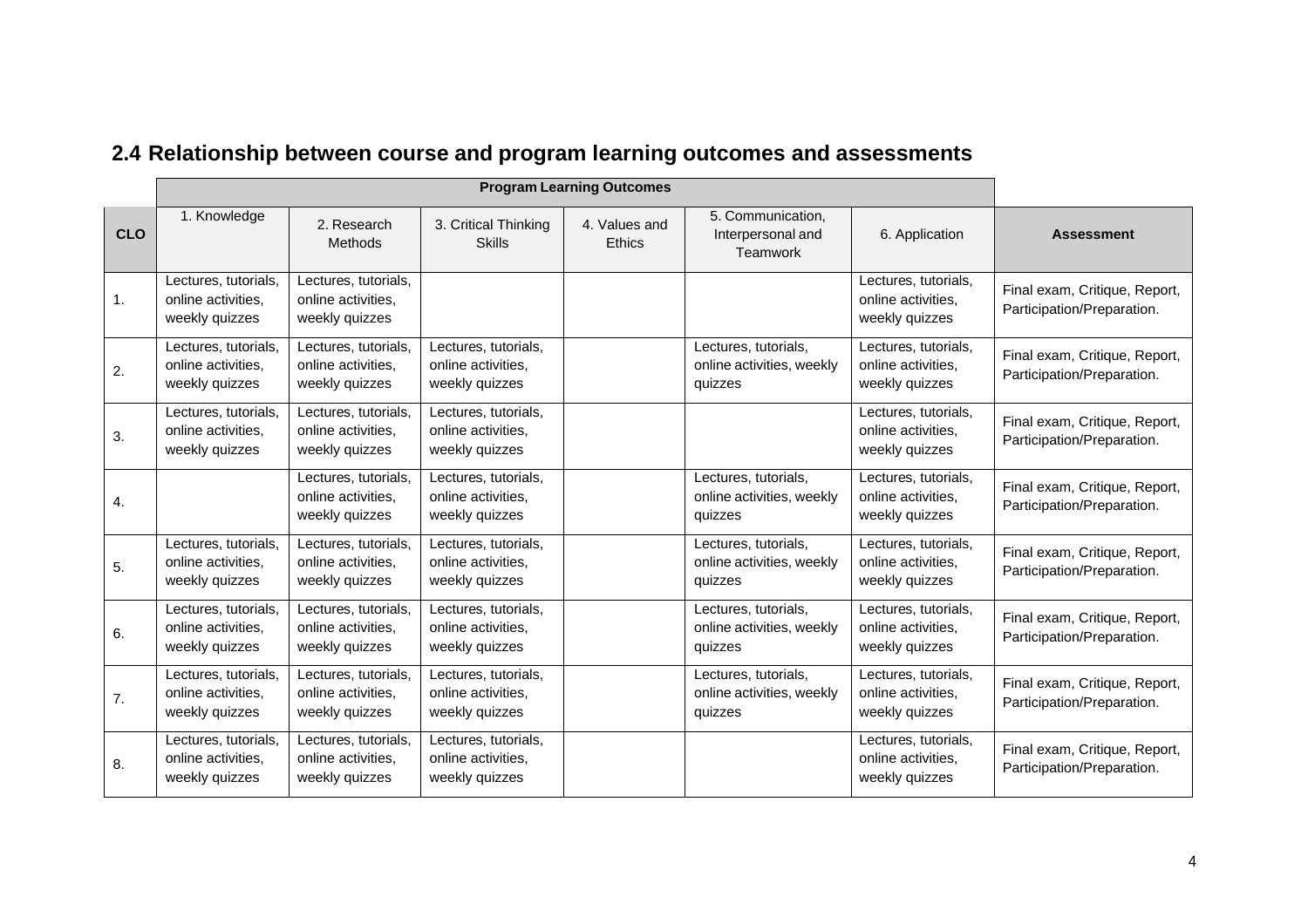# **3. Strategies and approaches to learning**

#### **3.1 Learning and teaching activities**

The course web page is available through the e-learning Moodle site: [https://student.unsw.edu.au/moodle. L](https://student.unsw.edu.au/moodle)ogin with your student number and password, and follow the links to the PSYC1111 Measuring Mind and Behaviour page.

The PSYC1111 course will conducting completely online in T3, 2021 due to COVID restrictions. All scheduled lectures, synchronous tutorial discussion classes and assessments will be conducted online. No teaching will take place on campus for this course.

**Lectures** will be digitally recorded. Links to the lecture recordings will be available through the UNSW lecture recordings + portal on the course web page. Lecture slides will be also available on the course page. Lectures will be conducted completely online in T3 2021 due to COVID restrictions.

There are 5 synchronous 1-hour tutorials, held in weeks 1,3,5 7 and 9. These tutorials will all be held online due to COVID restrictions. The tutorials will be delivered using Blackboard Collaborate available through the Moodle course page. Tutorial discussions are based on the lectures and online activities available on the course page. In order to be able to participate in synchronous tutorial activities, students are required to complete the assigned activities and read the material related to the online tutorial activities. If a return to campus is possible in T3 you will be notified by the university.

**Online activities** and **online tutorial materials** will be available on the course website.

The Q and A Forum provides students with an opportunity to question and clarify the concepts and ideas mentioned in the lectures. The lecturers will post answers to these questions in the Q and A forum. Students are strongly encouraged to engage with this forum by posting questions or comments, and reading, answering, or replying to other student's posts to enhance understanding of the content, critical thinking, and written communication skills.

The General Discussion Forum connects students in the course to encourage discussion of weekly content, revision, or topics of interest with each other. Regular engagement in the General Discussion Forum will help students gain an understanding of the material, critique the contributions of fellow students, and help develop written communication skills.

Topic revision quizzes are available for students that provide an opportunity to evaluate understanding of course material on a weekly basis. Timely completion of the weekly quizzes will assist students in gaining a proper understanding of each topic so that this knowledge can be built on in future content.

## **3.2 Expectations of students**

It is expected that students are aware of UNSW Assessment policy and understand how to apply for special consideration if they are unable to complete an assignment/exam due to illness and/or misadventure.

It is expected that students have read through the School of Psychology Student Guide.

Students are expected to keep up to date with online lectures and should attend 80% of synchronous tutorial discussion classes.

Tutorial attendance is compulsory to ensure students are consistently working towards achieving the foundational graduate competencies required by the APAC Accreditation Standards. These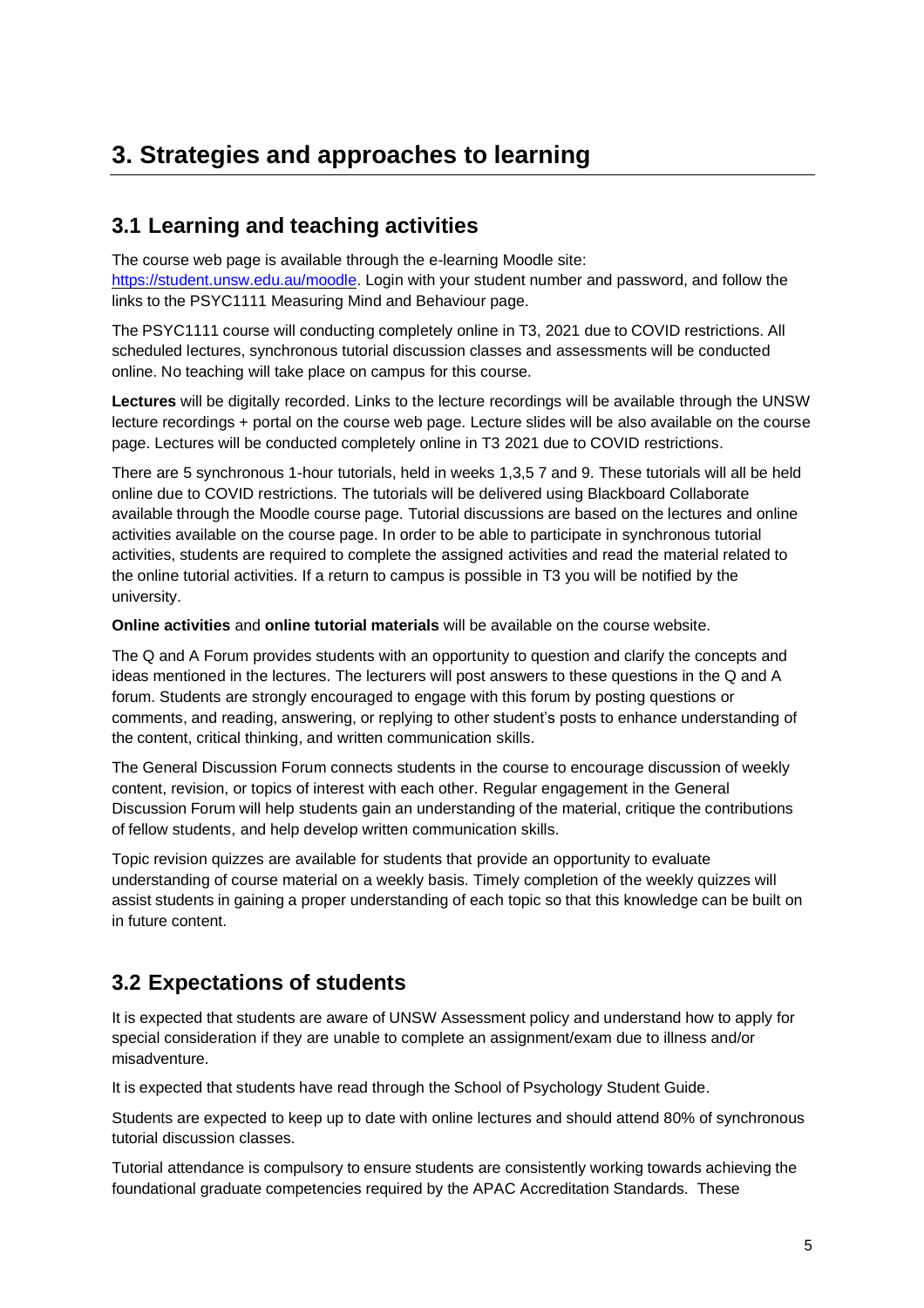Accreditation Standards are incorporated in Program and Course Learning Outcomes. Attendance at synchronous tutorials will be recorded. Students must attend 80% of tutorials to be eligible to pass the course. Failure to meet these specified attendance requirements may result in course failure. Explanations for an occasional absence from a class or requests for permission to be absent from a class should be discussed with the lecturer/tutor, and where applicable, accompanied by a medical certificate. **Under no circumstances will employment be accepted as an excuse not to meet expectations for class participation, group work, or assessments.** Remember, the semester times are quite short (final examinations will be upon you before you know it), so it is your responsibility to ensure that you do not fall behind with the ongoing assessment demands of the course.

All news updates and announcements will be made on the 'Announcements' forum on the Moodle page and/or by email. It is the student's responsibility to check Moodle and their student emails regularly to keep up to date.

Students registered with Disability Support Services must contact the course co-ordinator immediately if they intend to request any special arrangements for later in the course, or if any special arrangements need to be made regarding access to the course material. Letters of support must be emailed to the course coordinator as soon as they are made available.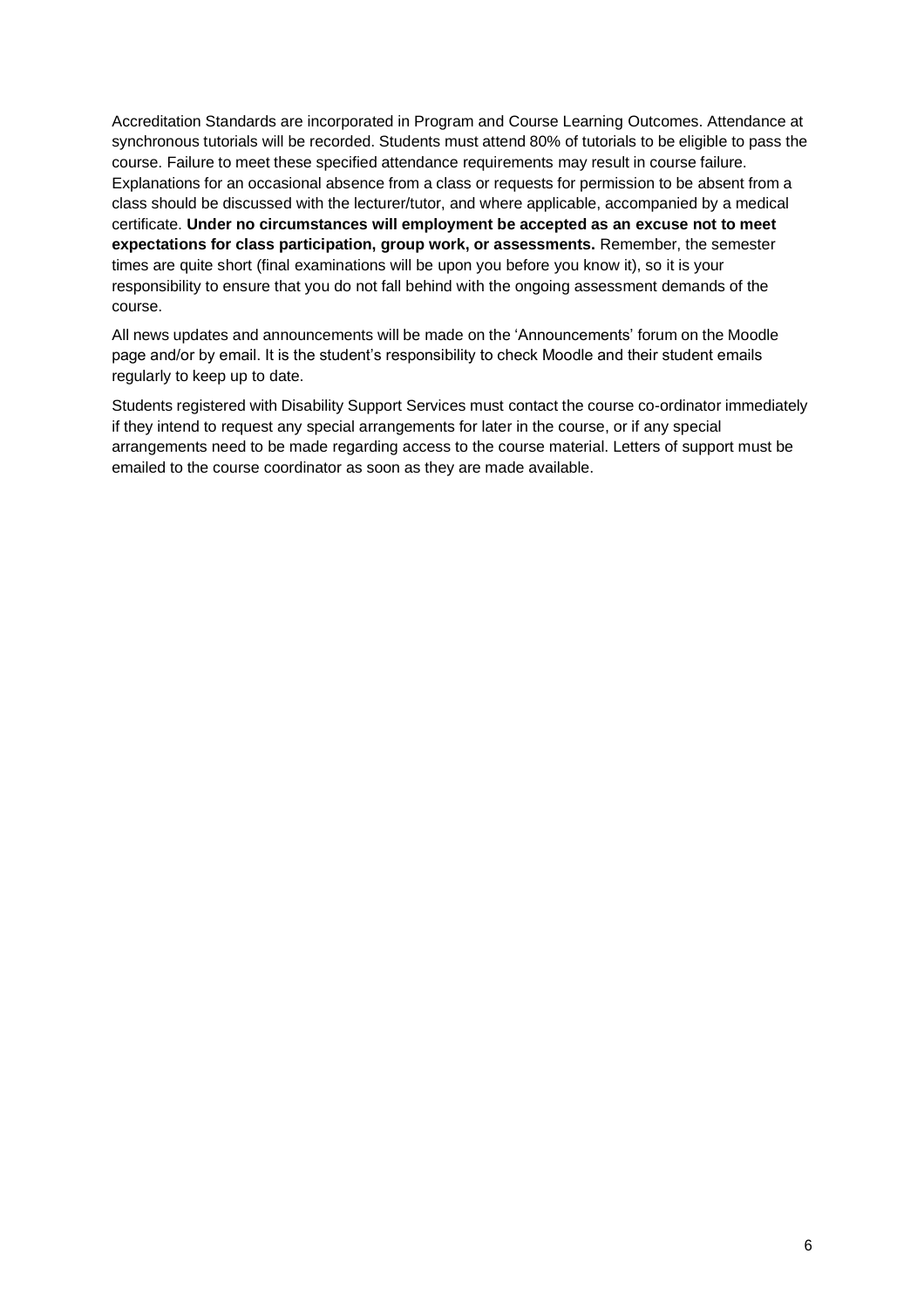## **4. Course schedule and structure**

Each week this course typically consists of 2 hours of lecture material, 1 hour of synchronous tutorials every second week, 1 hour of online tutorials every second week and 2 hours of online activities. Students are expected to take an additional 5 hours each week of self-determined study to complete assessments, readings, and exam preparation. Please note all lectures, tutorials and assessments will be delivered online.

| <b>Week</b>          | Lecture topic/s                                                                            |                                                                                                       | <b>Tutorial topic/s</b>                                                       | <b>Online activities</b>                  | <b>Self-determined activities</b>             |
|----------------------|--------------------------------------------------------------------------------------------|-------------------------------------------------------------------------------------------------------|-------------------------------------------------------------------------------|-------------------------------------------|-----------------------------------------------|
| Week 1<br>13/09/2021 | <b>Research Methods: The scientific</b><br>method (KHB)                                    | <b>Research Methods: Pseudoscience Online Tutorial:</b><br>From anecdotes to<br>true experiments(KHB) |                                                                               |                                           | Online revision modules<br>Assigned reading/s |
| Week 2<br>20/09/2021 | Research Methods: Confidence in<br>experimental results: Reliability and<br>validity (KHB) | <b>Research Methods: Eliminating</b><br>confounds (KHB)                                               | <b>Online Activities:</b><br>Introduction to<br><b>Scientific Methods</b>     | Online revision quiz<br>Online activities | Online revision modules<br>Assigned reading/s |
| Week 3<br>27/09/2021 | Research Methods: Types of<br>experimental research: True<br>experiments (KHB)             | Research Methods: Types of<br>experimental research: Quasi-<br>experiments (KHB)                      | <b>Online Tutorial:</b><br>Reliability, Validity<br>and Confounds             | Online revision quiz                      | Online revision modules<br>Assigned reading/s |
| Week 4<br>04/10/2021 | Research Methods: Types of<br>experimental research:<br>Correlational studies. (KHB)       | Research Methods: Types of<br>experimental research: Observational<br>studies (KHB)                   | <b>Online Activities:</b><br><b>ResearchDesigns</b><br>and Method<br>sections | Online revision quiz<br>Online activities | Online revision modules<br>Assigned reading/s |
| Week 5<br>11/10/2021 | <b>Research Methods: Ethics in</b><br>research (KHB)                                       | <b>Statistics: Descriptive statistics</b><br>(LKL)                                                    | Online Tutorial:<br>Research Designs<br>and Method<br>Sections                | Online revision quiz                      | Online revision modules<br>Assigned reading/s |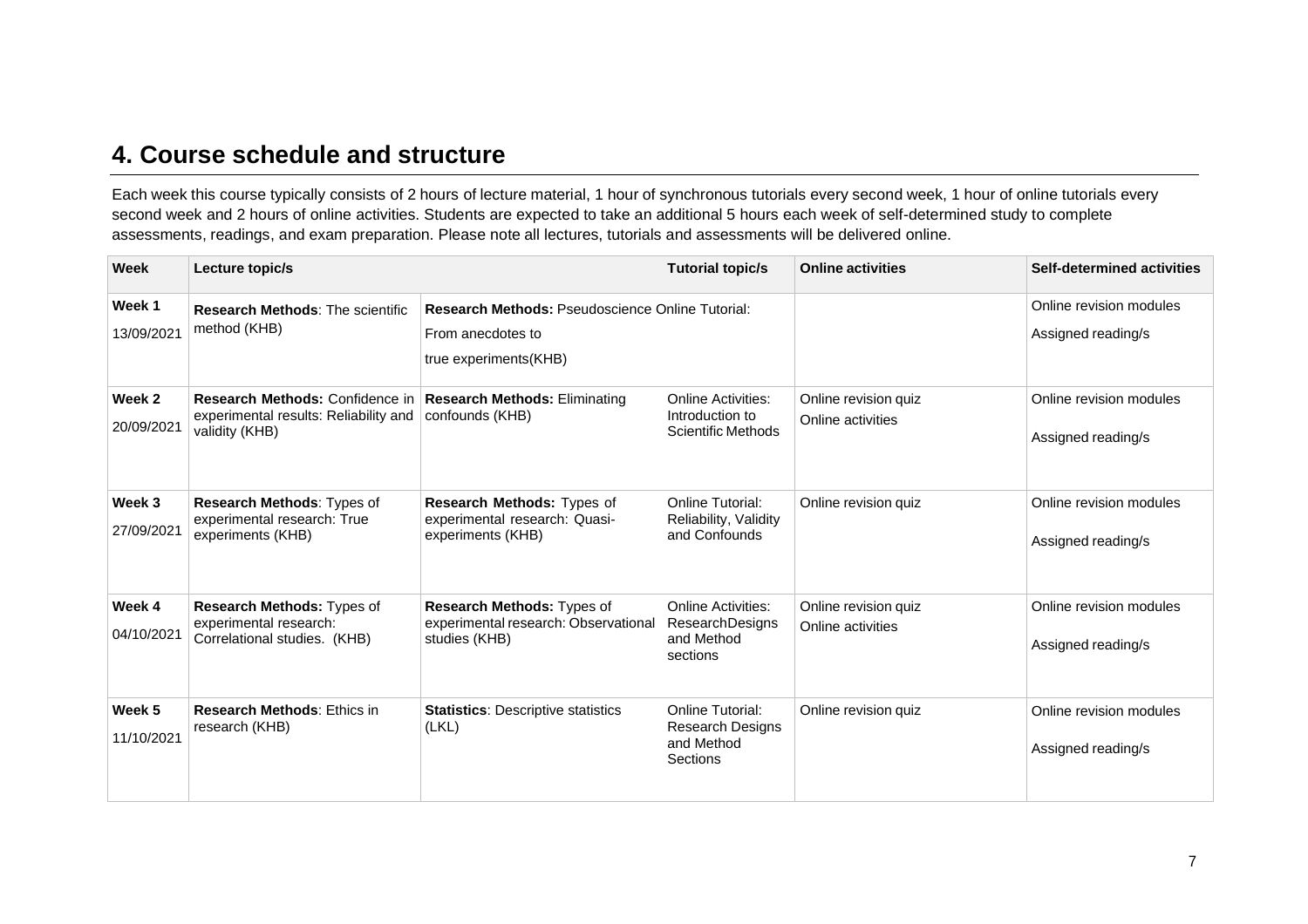| Week 6                 |                                                                         |                                                                                                              | Flex Week                              |                                           |                                               |
|------------------------|-------------------------------------------------------------------------|--------------------------------------------------------------------------------------------------------------|----------------------------------------|-------------------------------------------|-----------------------------------------------|
| 18/10/2021             |                                                                         |                                                                                                              |                                        |                                           |                                               |
| Week 7                 | <b>Statistics Measures of variability</b>                               | Statistics: z-scores (LKL)                                                                                   | Online Tutorial:                       | Online revision quiz                      | Online revision modules                       |
| 25/10/2021             | (LKL)                                                                   |                                                                                                              | Data Analysis                          |                                           | Assigned reading/s                            |
| Week 8<br>01/11/2021   | Statistics: Introduction to<br>probability (LKL)                        | <b>Statistics: Probability and the</b><br>samples: The distribution of the<br>sample means (LKL)             | Online<br>Activities:<br>Data Analysis | Online revision quiz<br>Online activities | Online revision modules<br>Assigned reading/s |
| Week 9<br>8/11/2021    | <b>Statistics: Inferential statistics</b><br>(Hypothesis testing) (LKL) | <b>Statistics: Inferential statistics</b><br>(Hypothesis testing) (LKL)                                      | Online Tutorial:<br>Data Analysis      | Online revision quiz                      | Online revision modules<br>Assigned reading/s |
| Week 10<br>15/11/2021  | Statistics: Relationships in data<br>(LKL)                              | <b>Statistics: Using t-statistics for</b><br>inferences about population means<br>and mean differences (LKL) | Online<br>Activities:<br>Data Analysis | Online revision quiz<br>Online activities | Online revision modules<br>Assigned reading/s |
| <b>Study</b><br>period |                                                                         |                                                                                                              |                                        |                                           |                                               |
| 20/11/2021             |                                                                         |                                                                                                              |                                        |                                           |                                               |
| Exam<br>period         |                                                                         |                                                                                                              |                                        |                                           |                                               |
| 26/11/2021             |                                                                         |                                                                                                              |                                        |                                           |                                               |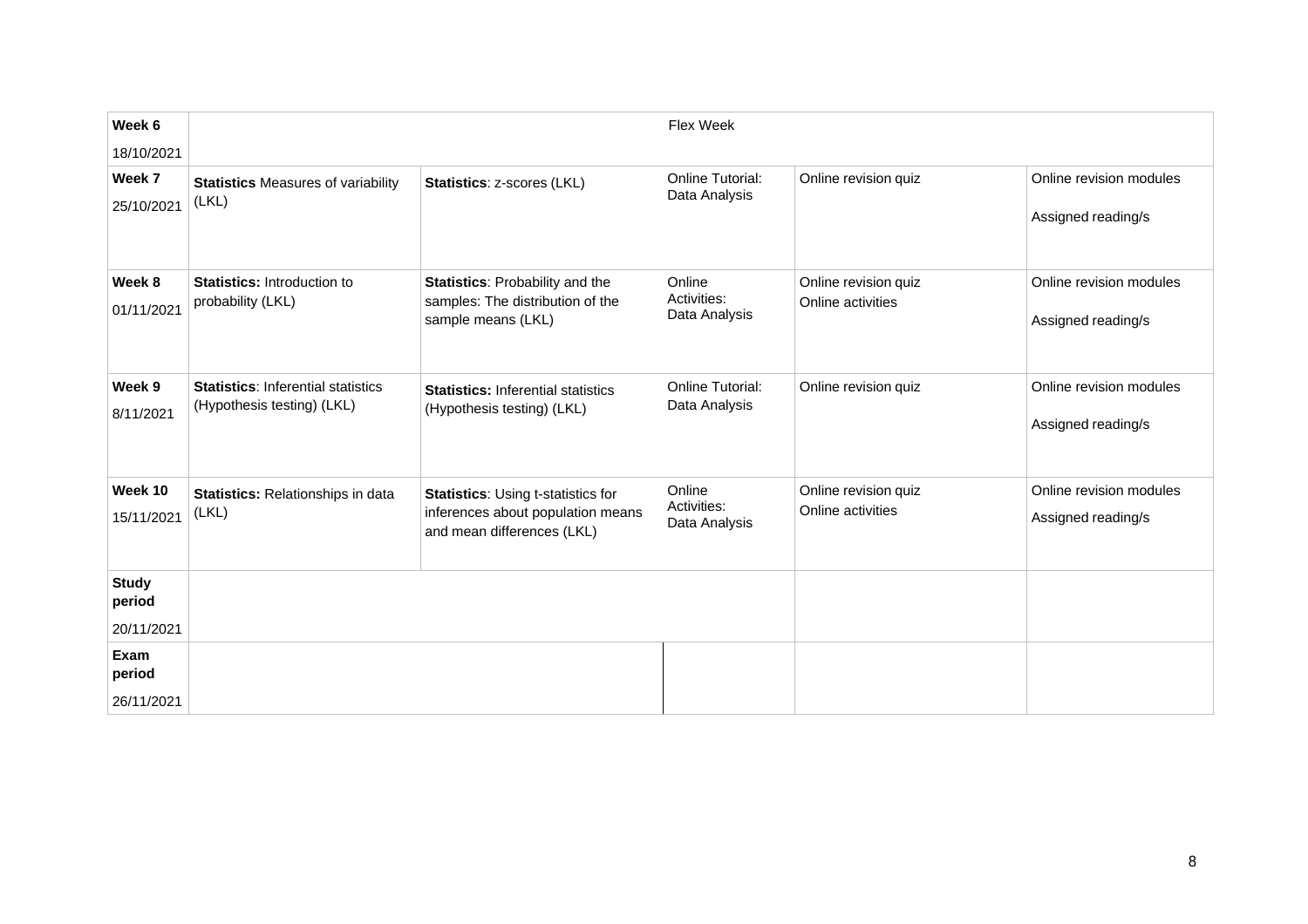# **5. Assessment**

### **5.1 Assessment tasks**

All assessments in this course have been designed and implemented in accordance with UNSW Assessment Policy.

| <b>Assessment task</b>                                       | Length     | Weight     | <b>Mark</b> | Due date                                       |
|--------------------------------------------------------------|------------|------------|-------------|------------------------------------------------|
| <b>Assessment 1: Research study critique</b>                 | 500 words  | 15%        | /100        | Sunday 17th<br>October<br>11:59pm<br>(Week 5)  |
| <b>Assessment 2: Research report</b>                         | 1500 words | 25%        | /100        | Sunday 14th<br>November<br>11:59pm<br>(Week 9) |
| <b>Assessment 3: Final exam</b>                              | 2 hrs      | 40%        | /40         | Exam period                                    |
| <b>Assessment 4: Participation/preparation</b><br>activities | N/A        | <b>20%</b> | /20         | Varied                                         |

**Assessment 1:** You will be given a study that you will have to critically evaluate for its methodological soundness. Through open ended questions you will be asked to identify the research question, independent and dependent variables; confounding variables etc. Feedback will be provided online via Moodle within 10 days of the assignment due date.

**Assessment 2:** You will be required to write a full research report based on data provided to you. You will receive more information about the report in the assessment sheet and tutorials. Feedback will be provided online via Moodle within 10 days of the assignment due date.

**Assessment 3:** This will consist of 60 multiple choice questions. The questions will cover the material covered in weeks 1-10 (inclusive) in lectures, online lecture activities and weekly quizzes, as well as suggested readings. The final exam will be delivered online.

#### **Assessment 4: Continuous Assessment- Online quizzes, Online activities and Research Participation**

**Online weekly quizzes (total of 8%):** will provide you with an opportunity to revise and deepen your knowledge of key concepts in the course. 8 weekly-revision quizzes will be available in Weeks 2-5 and 7-10.**You will be awarded 1% for completing each quiz with a score of 65% or greater by Sunday 11:59pm the week it is released**. You may take the quiz as many times as you like, your highest attempt will count towards your grade. The quizzes will remain open for revision until the final exam. Feedback is provided online via Moodle upon completion of each quiz.

**Online Activities (total of 8%):** These activities are designed to provide you with the opportunity to revise content delivered in lectures. In order to get the marks for completing these activities (2%per each set of online tutorial activities) you will have to complete these activities by Sunday 11:59pm in the week they are released. Late completions will be possible but will not earn marks. Feedback is provided online via Moodle upon completion of each online tutorial.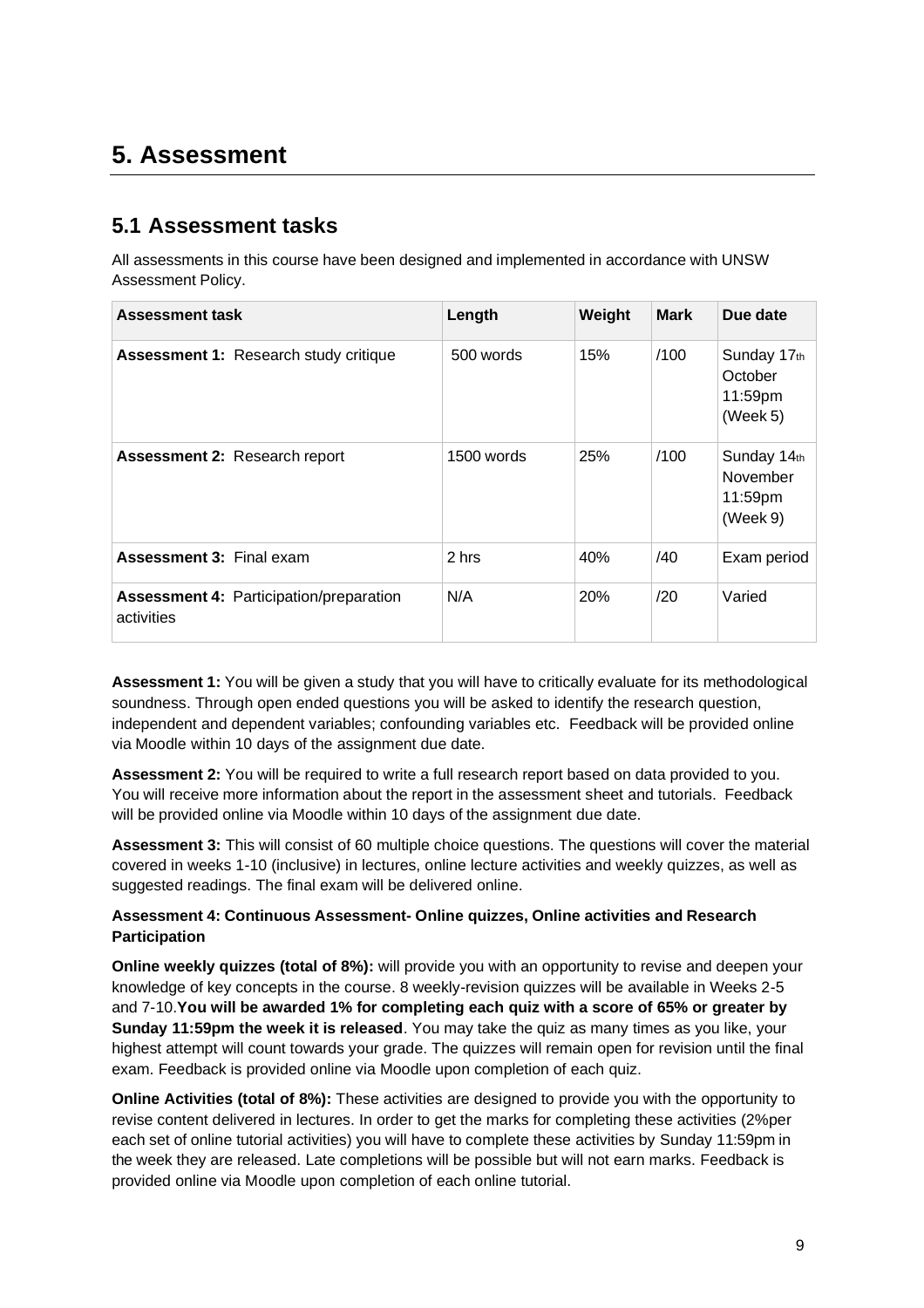#### **Research participation (4%):**

You will be able to participate in psychological research within the School for up to 12 participation hours throughout the semester, **4 of which are compulsory (4%)** and up to 8 optional (up to 4% bonus @ 0.5% per SONA point). You receive a SONA point for each hour of research participation.

The deadline for completing all SONA participation hours is 5pm on Friday 19 November 2021 (Week 10).

By participating in on-going research, you learn first-hand about the ways in which research in psychology is conducted and can appreciate the application of the concepts that you encounter in lectures and tutorials. You will also find out about theories and areas of investigation that are beyond those you study in the course, giving you an insight into the research that academics are conducted in the School of Psychology. **In this sense, you are very much contributing to the advancement of psychological science.**

Clearly, the study of human behaviour cannot progress without humans to observe and we ask that you act in a responsible way to ensure your research participation provides useful data to researchers within our school.

Every researcher is under the general supervision of an Ethics committee and is therefore required to satisfy certain conditions that ensure ethical practice during an experiment (e.g., to provide information regarding the nature and aims of the study). There is no compulsion to participate in any particular study and it is quite in order to decline to participate after an explanation of what is involved has been given.

**SONA:** SONA is a web-based facility that provides information to students about approved research projects as they become available. It also enables students enrolled in Psychology to sign-up to participate in research projects of their choice. You can access SONA through Moodle.

You must be registered on SONA to receive research participation credit. Batch registrations occur automatically at regular intervals near the start of the session. If you enroll in the course particularly late or if you encounter any difficulties logging on to SONA, please contact **[sona@psy.unsw.edu.au.](mailto:sona@psy.unsw.edu.au)** More information about SONA can be accessed in the SONA Student guide, available on Moodle. Remember it is your responsibility to ensure thatyou can access SONA.

**Signing up to Participate:** It is a good idea to complete your research participation requirement early, as fewer studies may be available towards the end of the semester. Any issues regarding outstanding credit must be resolved between you and the researcher by 5pm on Wednesday 24 November 2021. If you are unable to resolve this issue, contact [sona@psy.unsw.edu.au.](mailto:sona@psy.unsw.edu.au)

Only sign up for a study if you are sure you can attend on time. If you sign up and then do not attend without a reasonable excuse, 0.5 points will be deducted from your participation balance. This is because a failure to attend causes considerable inconvenience and cost to researchers. If you are going to miss or have missed a study for which you have signed up, you should contact the researcher as soon as possible, and you may be able to reschedule. It is at the researcher's discretion whether penalties are applied or rescinded.

When you attend an experiment, the researcher will explain as much as is possible about the study and will give you an opportunity to withdraw if you wish. Keep in mind that you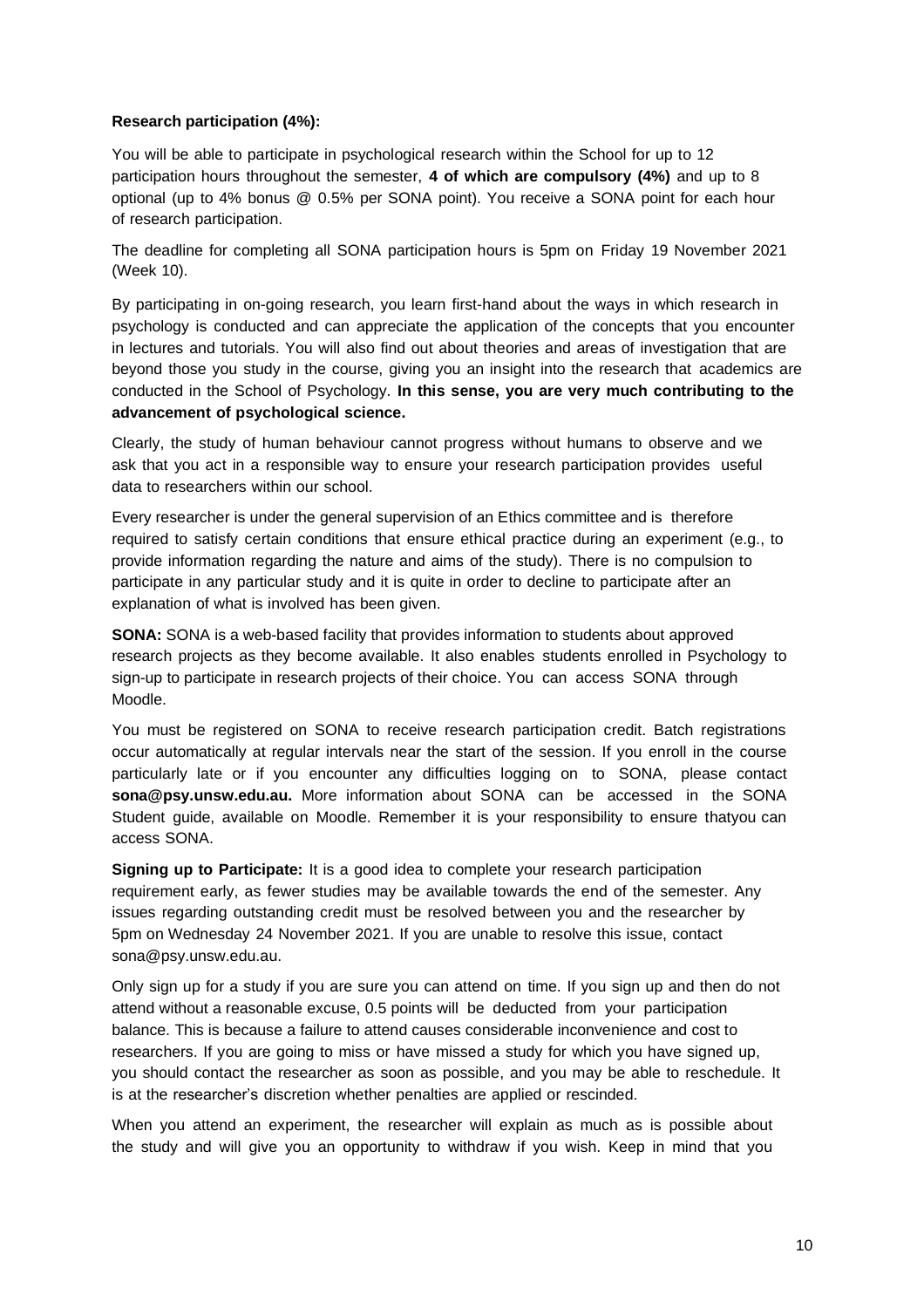may withdraw at any time during the study and this will not jeopardise your relationship with the researchers, PSYC1111, or the university in general.

**Research Debriefing Discussion:** In order to receive credit for your participation, you must discuss the experiment that you have completed with the researcher. They will debrief you on the study and provide you with a handout detailing your discussion. You should keep the handout for future reference. This is also an opportunity for you to ask any additional questions that you may have. No details of any individuals who took part in the study will be published; students will be anonymous members of the sample tested. If the researcher does not give you an adequate debrief of the study, contact [sona@psy.unsw.edu.au.](mailto:sona@psy.unsw.edu.au)

**Credit for Participation:** You will receive 4% course credit once you complete the required 4 points of participation. Please note that your final point balance will incorporate both studies that you have completed AND any penalties for failure to attend. In addition, you may choose to complete additional research participation for bonus credit. Up to 8 additional points can earn you a maximum 4% course credit ( $@$  0.5% per SONA point e.g., 3 additional points = 1.5% course credit).

Many students wait until the final weeks of teaching to complete their research participation. **We strongly advise against this strategy as there will be limited research opportunities available.** Try to space out your participation across the course of the semester to ensure you have access to more available studies.

As your final credit for research participation will be derived from SONA records, you are responsible for ensuring that your SONA point balance shows all research that you have participated in. If any discrepancy arises, you must email [sona@psy.unsw.edu.au](mailto:sona@psy.unsw.edu.au) no later than 5pm on Wednesday 24 November 2021 (Week 11).

**Prescreening Questionnaire:** When you log in to the SONA system, you will be invited to complete a prescreening survey. These questionnaires are important to researchers to help them identify potential participants for future research. That means that if you choose to complete a questionnaire within the prescreening survey, in some cases this will determine which studies are and are not available for you to sign up for. Whether or not you take the prescreening survey, you will still be able to sign up for a variety of studies that do not have any specific selection criteria. In fact, the vast majority of studies do not have any specific selection criteria, and whether or not you choose to complete the prescreening survey will not affect your ability to complete the required number of credit hours. In exchange for completing one or more questionnaires in the prescreening survey, you will earn 1 SONA point (equivalent to 1 hour participation time).

It is important to note that completion of any or all of the prescreening surveys is entirely optional. Choosing to decline to participate in the prescreening surveys will not jeopardise your relationship with the School of Psychology or UNSW. If you decline to take the prescreening survey at first, you will be able to access the survey at a later time.

**Deception:** Usually the initial description of the study will be accurate. However, on occasion the researcher may find it necessary to mislead you as to the true purpose of the study. Such deception can occur in one of two ways. The researcher may simply omit important information, or the researcher may actually misrepresent the true nature of the study. These types of deception will only occur when there is no other way to obtain meaningful data given the rationale for the experiment. All elements of deception will have been approved by the applicable ethics committee. At the end of a study involving deception, the researcher is obliged to describe the deception and to explain why it was necessary.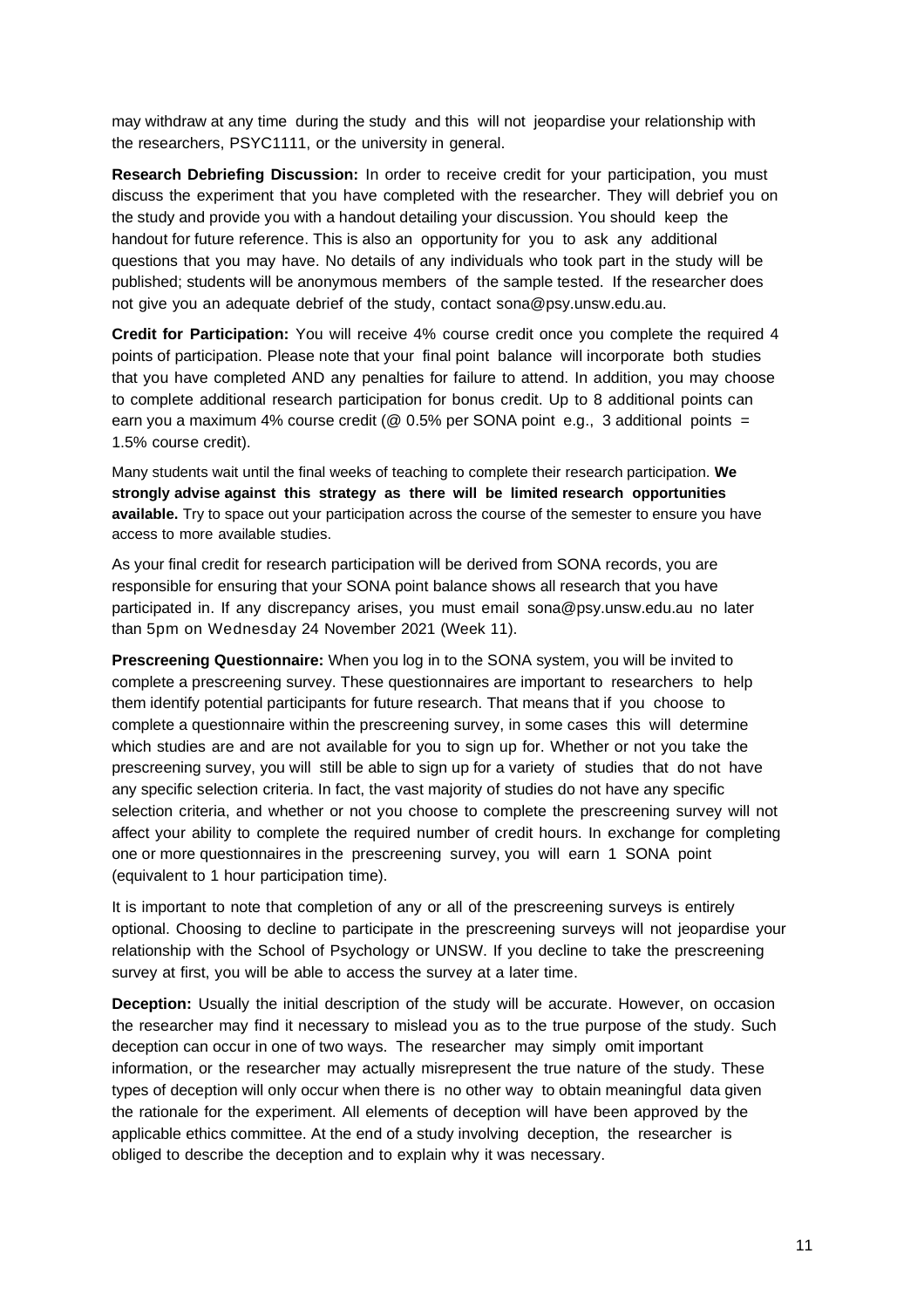**Confidentiality:** Only the researcher and the researcher's supervisor have access to information that specifically identifies you with the data you provided. Although data collected from you may be reported on an individual or group basis in a publication, you can assume anonymity and confidentiality.

**Complaints:** If you have any complaints, you can obtain a Research Participation Complaint Form from the Psychology Office (Mathews Level 15 or psychology@unsw.edu.au). Your comments will be forwarded to thecourse coordinator and will remain completely confidential. Alternatively, you may contact the course coordinator directly if you wish.

**Alternative Assignment:** If you have an objection to participating as a subject in any research, you should talk to the Course Coordinator by the end of Week 4. The Course Coordinator will arrange an alternative assignment for you to complete in order to obtain the required research participation marks (4%).

**UNSW grading system:** <https://student.unsw.edu.au/grades>

**UNSW assessment policy:** <https://student.unsw.edu.au/assessment>

#### **5.2 Assessment criteria and standards**

Further details and marking criteria for each assessment will be provided to students closer to the assessment release date (see 4.1: UNSW Assessment Design Procedure).

#### **5.3 Submission of assessment tasks**

**Assessments 1 & 2:** In accordance with UNSW Assessment Policy written pieces of assessment must be submitted online via Turnitin. No paper or emailed copies will be accepted.

**Late penalties**: deduction of marks for late submissions will be in accordance with School policy (see: [Psychology](https://moodle.telt.unsw.edu.au/mod/resource/view.php?id=1630526) Student Guide).

**Special Consideration:** Students who are unable to complete an assessment task by the assigned due date can apply for special consideration. Students should also note that UNSW has a Fit to Sit/Submit rule for all assessments. If a student wishes to submit an application for special consideration for an exam or assessment, the application must be submitted prior to the start of the exam or before an assessment is submitted. If a student sits the exam/submits an assignment, they are declaring themselves well enough to do so and are unable to subsequently apply for special consideration. If a student becomes ill on the day of the exam, they must provide evidence dated within 24 hours of the exam, with their application.

Special consideration applications must be submitted to the online portal along with Third Party supporting documentation. Students who have experienced significant illness or misadventure during the assessment period may be eligible. Only circumstances deemed to be outside of the student's control are eligible for special consideration. Except in unusual circumstances, the duration of circumstances impacting academic work must be more than 3 consecutive days, or a total of 5 days within the teaching period. If the special consideration application is approved, students may be given an extended due date, or an alternative assessment/supplementary examination may be set. For more information see [https://student.unsw.edu.au/special-consideration.](https://student.unsw.edu.au/special-consideration)

**Alternative assessments**: will be subject to approval and implemented in accordance with UNSW Assessment Implementation Procedure.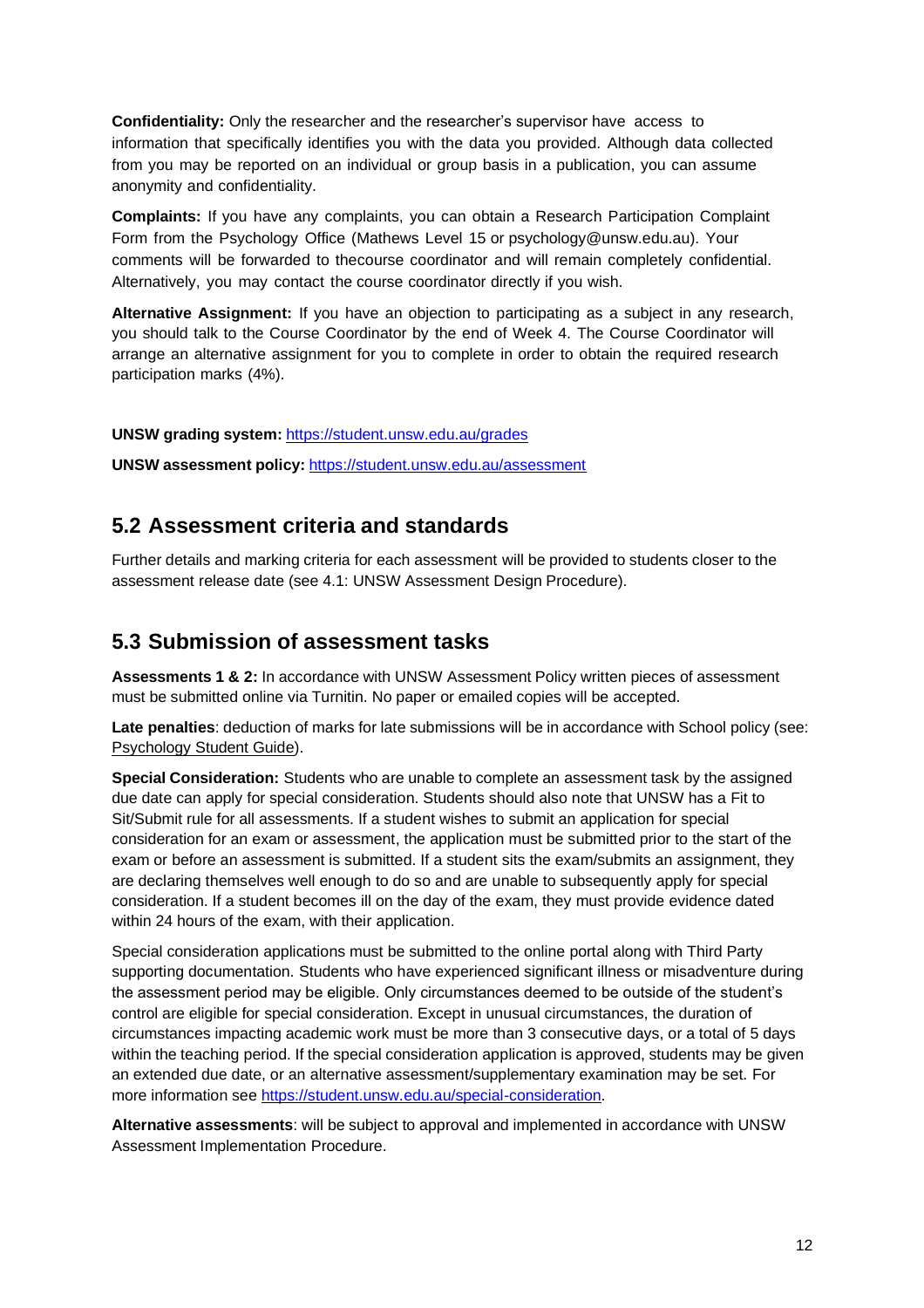**Supplementary examinations:** will be made available for students with approved special consideration application and implemented in accordance with UNSW Assessment Policy.

### **5.4. Feedback on assessment**

Feedback on all pieces of assessment in this course will be provided in accordance with UNSW Assessment Policy.

| <b>Assessment</b>             | When                       | Who   | Where  | <b>How</b> |
|-------------------------------|----------------------------|-------|--------|------------|
| Final exam                    | N/A                        | N/A   | N/A    | N/A        |
| Research study critique       | Within 10 days of due date | Tutor | Online | Moodle     |
| Research report               | Within 10 days of due date | Tutor | Online | Moodle     |
| Weekly online quizzes         | Immediate                  | N/A   | Online | Moodle     |
| Online activities             | Immediate                  | N/A   | Online | Moodle     |
| <b>Research Participation</b> | Exam period                | N/A   | Online | N/A        |

# **6. Academic integrity, referencing and plagiarism**

The APA (6th edition) referencing style is to be adopted in this course. Students should consult the publication manual itself (rather than third party interpretations of it) in order to properly adhere to APA style conventions. Students do not need to purchase a copy of the manual, it is available in the library or online. This resource is used by assessment markers and should be the only resource used by students to ensure they adopt this style appropriately:

#### **APA 6th [edition.](http://www.apastyle.org/manual/index.aspx)**

**Referencing** is a way of acknowledging the sources of information that you use to research your assignments. You need to provide a reference whenever you draw on someone else's words, ideas or research. Not referencing other people's work can constitute plagiarism.

Further information about referencing styles can be located at <https://student.unsw.edu.au/referencing>

**Academic integrity** is fundamental to success at university. Academic integrity can be defined as a commitment to six fundamental values in academic pursuits**:** honesty, trust, fairness, respect, responsibility and courage.*1* At UNSW, this means that your work must be your own, and others' ideas should be appropriately acknowledged. If you don't follow these rules, plagiarism may be detected in your work.

Further information about academic integrity and **plagiarism** can be located at:

- The *Current Students* site <https://student.unsw.edu.au/plagiarism>*,* and
- The *ELISE* training site <http://subjectguides.library.unsw.edu.au/elise/presenting>

The *Conduct and Integrity Unit* provides further resources to assist you to understand your conduct obligations as a student: [https://student.unsw.edu.au/conduct.](https://student.unsw.edu.au/conduct)

1 International Center for Academic Integrity, 'The Fundamental Values of Academic Integrity', T. Fishman (ed), Clemson University, 2013.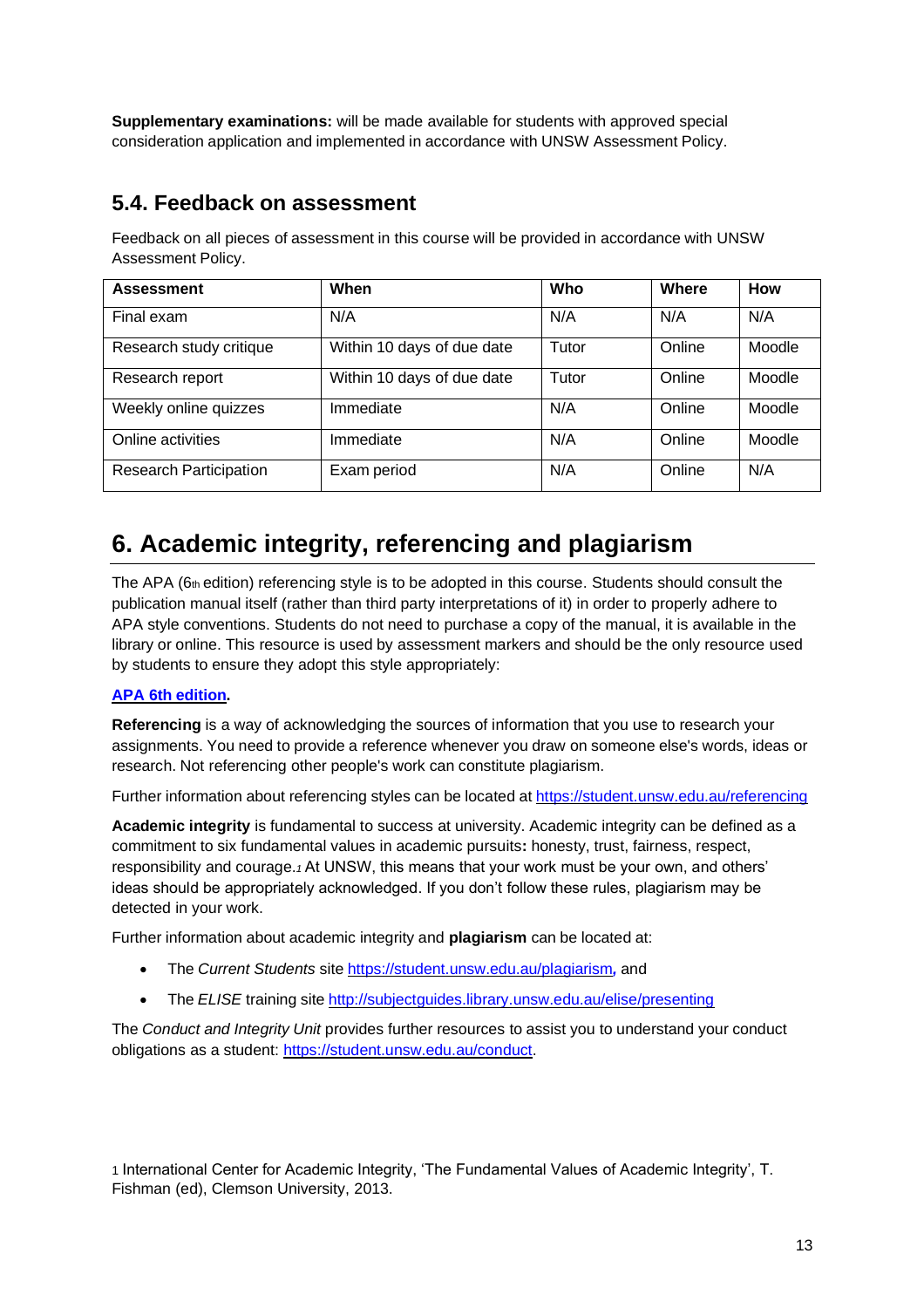# **7. Readings and resources**

| <b>Textbook</b>                   | No prescribed text.                                                                       |
|-----------------------------------|-------------------------------------------------------------------------------------------|
|                                   | Recommended texts:                                                                        |
|                                   | Gravetter (2017). Research Methods for the Behavioral Sciences<br>6 <sup>th</sup> edition |
|                                   | Heiman (2012). Basic Statistics for the Behavioral Sciences 7th<br>edition                |
| <b>Course information</b>         | Available on Moodle                                                                       |
| <b>Required readings</b>          | <b>School of Psychology Student Guide.</b>                                                |
| <b>Recommended internet sites</b> | <b>UNSW Library</b>                                                                       |
|                                   | <b>UNSW Learning centre</b>                                                               |
|                                   | <b>ELISE</b>                                                                              |
|                                   | <b>Turnitin</b>                                                                           |
|                                   | <b>Student Code of Conduct</b>                                                            |
|                                   | Policy concerning academic honesty                                                        |
|                                   | <b>Email policy</b>                                                                       |
|                                   | <b>UNSW Anti-racism policy statement</b>                                                  |
|                                   | <b>UNSW Equity and Diversity policy statement</b>                                         |
|                                   | <b>UNSW Equal opportunity in education policy statement</b>                               |